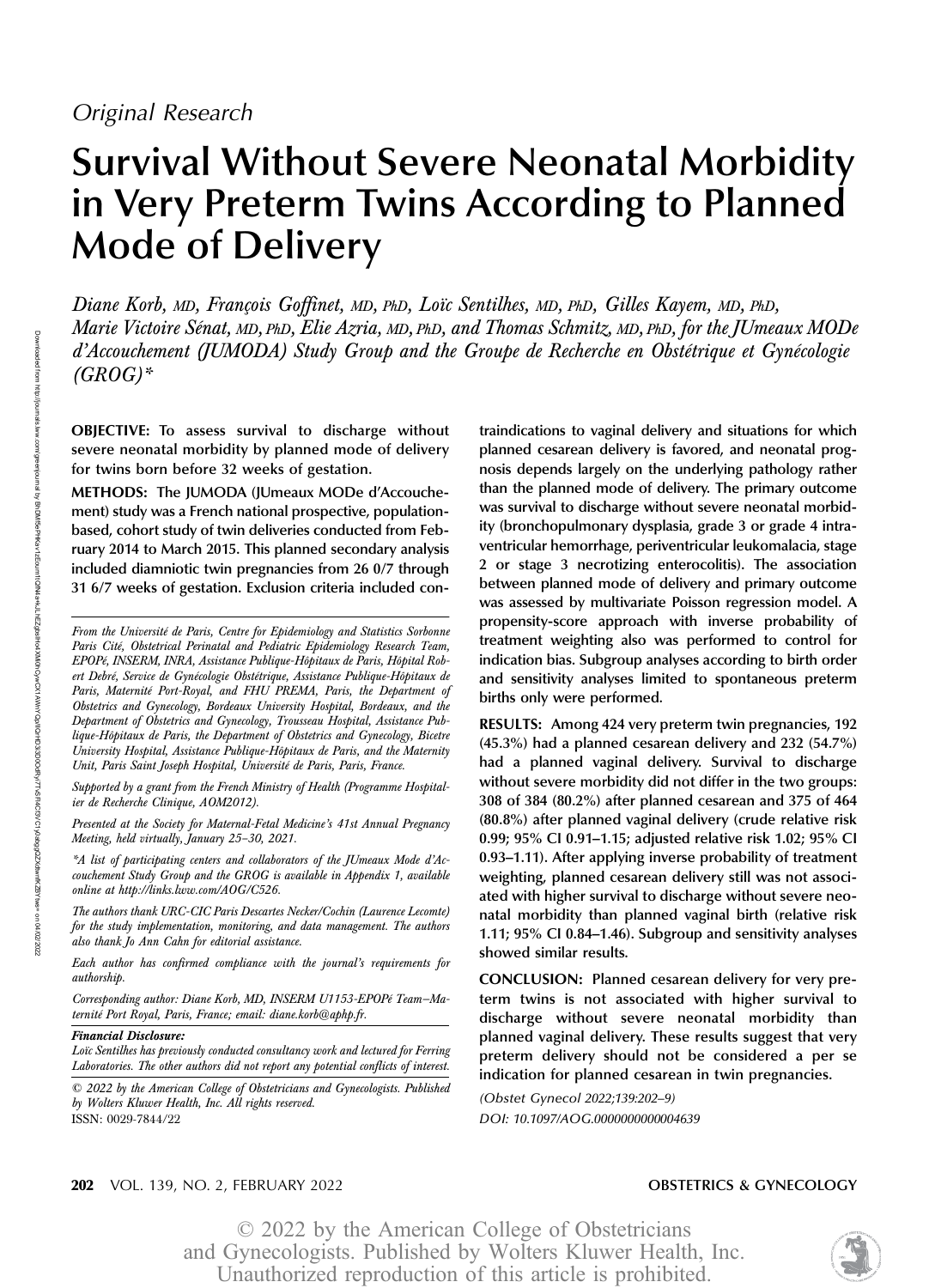A lthough twin pregnancies account for only 3% of<br>all births in both the United States<sup>1</sup> and France,  $1,2$ they have complications more often than singleton pregnancies do and account for about one third of the very preterm deliveries in high-resource countries.

The most recent and contributive neonatal data about twin pregnancies–from the Twin Birth Study<sup>3</sup> and the JUMODA (JUmeaux MODe d'Accouchement) study<sup>4</sup>-did not show that neonatal mortality and morbidity rates differed according to the planned mode of delivery for twins born between 32 and 39 weeks of gestation. Controversy, nonetheless, persists about the planned mode of delivery for twins born before 32 weeks of gestation. No randomized controlled trials have compared planned vaginal and cesarean deliveries in this population. The results of some large retrospective population-based studies have shown an increased risk of neonatal morbidity, mainly for the second twin, after vaginal deliveries compared with cesarean deliveries. $3-6$  But these studies were limited by selection bias $3-5$  and by their comparison by the actual mode of delivery rather than the planned mode of delivery.3,4,6 The few retrospective studies that assessed the planned mode of delivery have reported contradictory results for neonatal morbidity between groups.7,8

Consequently, the conclusions of the American<sup>9</sup> and French<sup>10</sup> guidelines that rely on these low levels of evidence both consider the data insufficient to recommend one planned mode of delivery rather than the other for very preterm twins.

The French nationwide prospective populationbased cohort study of twin pregnancies, JUMODA, was specifically designed to assess perinatal morbidity and mortality in twins according to the planned mode of delivery and offered the opportunity to conduct analyses for very preterm twin pregnancies with highquality data. The aim of this planned secondary analysis of the JUMODA cohort was to assess survival to discharge without severe neonatal morbidity according to the planned mode of delivery for twins born before 32 weeks of gestation.

# **METHODS**

...\_\_\_\_\_\_\_\_<br>All study participants were part of JUMODA, a nationwide, observational, prospective, populationbased study conducted from February 10, 2014, through March 1, 2015, in 176 French maternity units that each performed more than 1,500 annual deliveries. Detailed information regarding the participating women and maternity units has previously been reported.<sup>11</sup> This cohort, specially designed to

assess the effect of the planned mode of delivery and of delivery management on perinatal outcomes in twin pregnancies, prospectively enrolled 8,823 women at or after 22 weeks of gestation immediately after delivery. Given the absence of solid evidence supporting one management policy over the other, French guidelines allow both planned cesarean delivery and planned vaginal delivery for very preterm twin pregnancies, depending on the situation and the obstetric team's preference.<sup>10</sup>

For this planned secondary analysis of the JU-MODA cohort, we included twin pregnancies from 26 0/7 weeks of gestation because, during the study period, active antenatal care, including the willingness to perform a cesarean delivery for fetal indication between 24 and 26 weeks of gestation, was not general practice in France. It differed quite substantially from one maternity ward to another. Situations with contraindications to vaginal delivery were excluded (first twin in transverse presentation, repeated previous cesarean deliveries, or maternal contraindications). Other exclusion criteria were an underlying pathology for which a planned cesarean delivery is indicated and associated with neonatal prognosis, such as suspected fetal growth restriction for either twin, twin–twin transfusion syndrome, or abnormal fetal heart rate, and in utero fetal death for either twin (Fig. 1).

The exposure of interest was the planned mode of delivery, with planned vaginal delivery as the reference group. The planned mode of delivery was defined prospectively by the obstetrician who performed the delivery. Immediately after delivery, obstetricians completed a detailed web-based questionnaire about the planned mode of delivery, indications for planned cesarean delivery or induction of labor, and details about the delivery management, and classified it as a planned cesarean delivery or planned vaginal delivery.

Research nurses collected data about maternal characteristics, medical history, pregnancy complications, and neonatal health.

The primary outcome was survival to discharge without severe neonatal morbidity. This outcome was defined as the number of children discharged alive from the hospital (relative to the number of fetuses alive at the beginning of labor) without severe neonatal morbidity, which was defined as any of the following: grade 3 or grade 4 intraventricular hemorrhage confirmed by ultrasonography; periventricular leukomalacia; stage 2 or stage 3 necrotizing enterocolitis according to Bell's staging<sup>12</sup>; and bronchopulmonary dysplasia, defined as the need for

VOL. 139, NO. 2, FEBRUARY 2022 **Korb et al** Planned Mode of Delivery for Very Preterm Twins 203

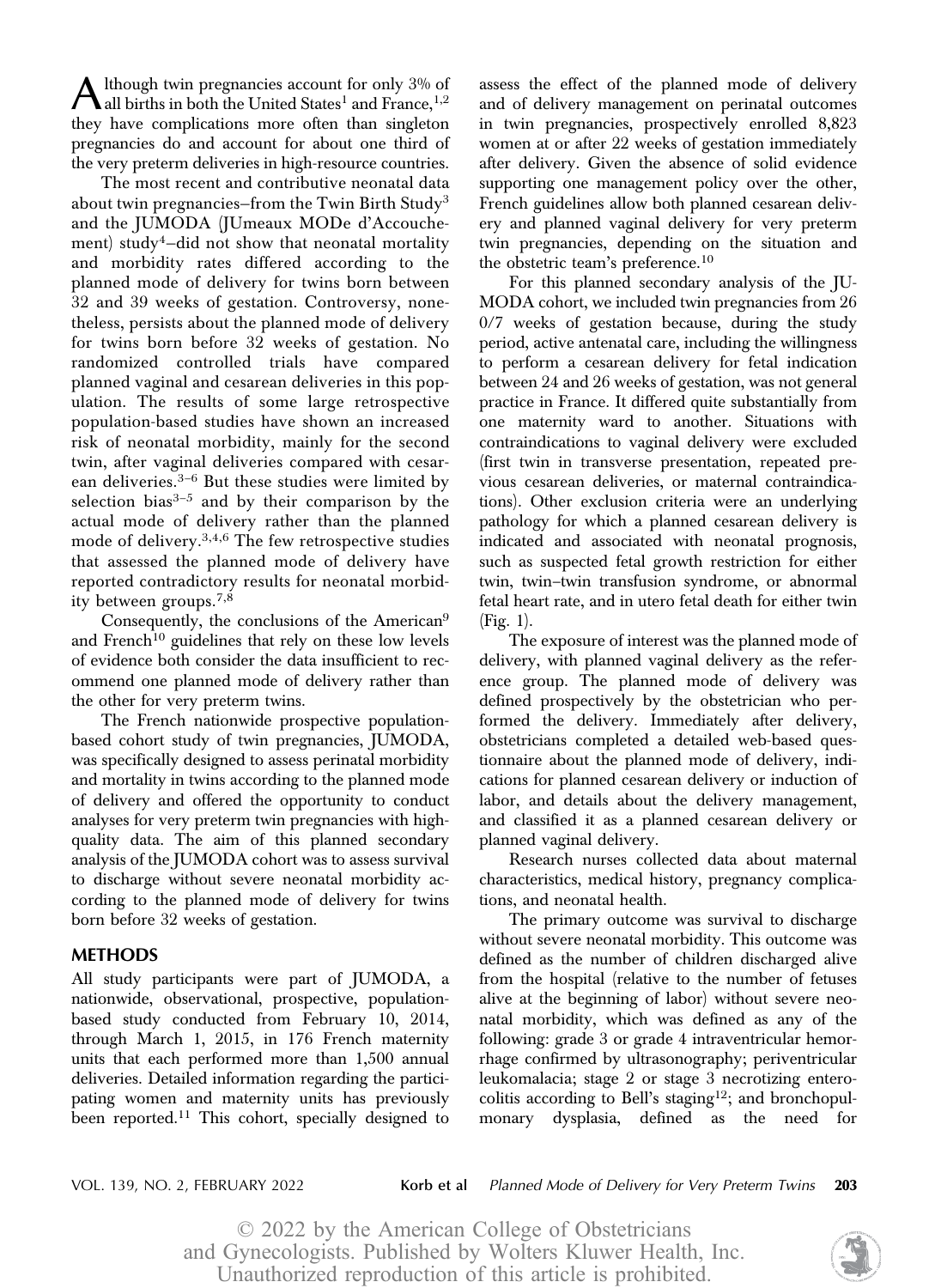

**Fig. 1.** Flowchart. JUMODA, JUmeaux MODe<br>d'Accouchement; FGR, fetal growth restriction; FHR, fetal heart rate.

Korb. Planned Mode of Delivery for Very Preterm Twins. Obstet Gynecol 2022.

supplemental oxygen at a postnatal gestational age of 36 weeks. This primary outcome was treated as a binary variable.

Other reported neonatal outcomes were 5-minute Apgar score less than 4; birth trauma (humerus, femur or skull fracture; spinal cord injury; or brachial plexus palsy); subdural or intracerebral hemorrhage confirmed by ultrasonography, computed tomography, or magnetic resonance imaging; encephalopathy according to the Sarnat classification<sup>13</sup>; seizures on at least two occasions within 72 hours after birth; endotracheal ventilation within 72 hours after birth for at least 24 hours; and proven neonatal sepsis during neonatal hospitalization, defined as a positive blood culture or cerebrospinal fluid culture.

We first compared the characteristics of the women and their pregnancies, labors, hospitals, and neonates in the two groups, and we tested the differences with  $\chi^2$  or Fisher exact tests for categorical variables, and student or Wilcoxon rank sum tests for continuous variables, as appropriate. To assess the

association between planned mode of delivery and survival to discharge without severe neonatal morbidity, while controlling for confounding factors, we used a multivariate Poisson regression model with a robust variance calculation method to estimate adjusted relative risks (aRR) and 95% CIs. Potential confounders were selected from the literature and included previous cesarean delivery, chorionicity, pregnancy complications (gestational hypertension, preeclampsia, insulin-treated gestational diabetes, and placenta previa), antenatal corticosteroids, first and second twin presentation, gestational age at delivery, birth weight below the 10<sup>th</sup> centile, and maternity unit level. All factors were considered categorical variables. Generalized estimating equations were applied to take the correlation between the first and second twin from the same pregnancy into account.

The proportion of women with missing data for any covariate was 0.7%. In view of this low level of missing data, we worked on complete cases and did not use multiple imputations.

To further control for indication bias related to confounding factors that might influence both the choice of the planned mode of delivery and the primary outcome, we used a propensity score approach. The propensity score was defined as the probability of a planned cesarean delivery based on covariates. This analysis followed a three-step process. First, a propensity score was estimated for all pregnancies by a logistic regression model with the planned mode of delivery as the dependent variable in relation to the baseline maternal, obstetric, neonatal, and maternity-unit characteristics (variables listed in Appendix 2, available online at [http://links.](http://links.lww.com/AOG/C526) [lww.com/AOG/C526](http://links.lww.com/AOG/C526)). Then, the inverse probability of treatment weighting based on estimated propensity scores was used to obtain a synthetic population in which planned mode of delivery was independent of measured baseline covariates, as confirmed by the balance of standardized differences. Imbalance was checked by propensity score distribution and the calculation of standardized mean differences before and after applying the inverse probability of treatment weighting (Appendix 2, [http://links.lww.com/AOG/](http://links.lww.com/AOG/C526) [C526](http://links.lww.com/AOG/C526)). Finally, the association of the planned mode of delivery with survival to discharge without severe neonatal morbidity was quantified by relative risk and 95% CI, estimated from a Poisson regression model, without further adjustment.

Association between planned mode of delivery and survival to discharge without severe neonatal morbidity also was assessed according to birth order (first or second twin).

### 204 Korb et al Planned Mode of Delivery for Very Preterm Twins **OBSTETRICS & GYNECOLOGY**

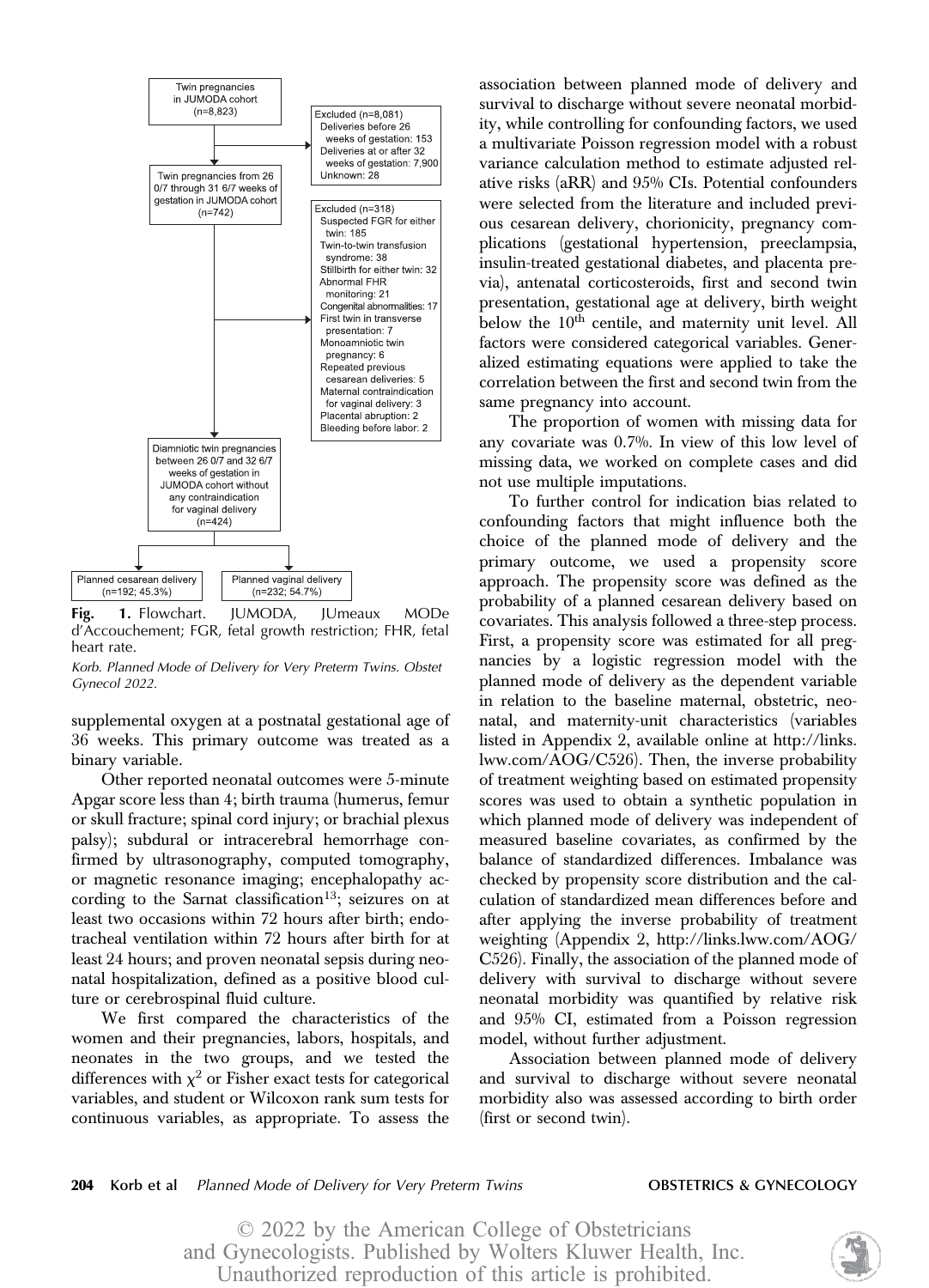A sensitivity analysis limited to spontaneous preterm births also was performed. Spontaneous preterm births were defined as births occurring after preterm labor or preterm prelabor rupture of membranes.

All tests were two-sided;  $P<.05$  was considered significant. We used Stata 13.1.

The National Data Protection Authority (DR-2013-528), the consultative committee on the treatment of information on personal health data for research purposes (13–298), and the committee for the protection of people participating in biomedical research (PP-13-014) approved this study. Women had received information and provided oral informed consent to participate, as reported previously.<sup>11</sup>

# **RESULTS**

During the study period, 742 women gave birth to twins from 26 0/7 through 31 6/7 weeks of gestation. After the application of the selection criteria, this analysis included 424 women, 232 (54.7%) with planned vaginal delivery and 192 (45.3%) with planned cesarean delivery (Fig. 1).

Maternal demographic characteristics were similar between the two groups (Table 1). Women with planned cesarean delivery, compared with those with planned vaginal delivery, had hypertensive pregnancy complications and diabetes more often, and both preterm prelabor rupture of membranes and preterm labor less often (Table 1). At delivery, women with planned cesarean delivery had first and second twins in noncephalic presentation more often than those with planned vaginal deliveries (Table 2).

In the planned vaginal delivery group, 191 (82.3%) women delivered both twins vaginally, 29 (12.5%) had a cesarean delivery for both twins, and 12 (5.2%) had a cesarean delivery for the second twin after the vaginal delivery of the first twin.

The main indication for planned cesarean delivery was prematurity (56/192, 29.2%) (Table 3). The main indications for cesarean delivery during labor in the planned vaginal group were nonreassuring fetal heart rates (12/41, 29.3%).

No intrapartum deaths occurred (Table 4). Rates of survival to discharge without severe neonatal morbidity did not differ between the planned cesarean delivery (308/384, 80.2%) and planned vaginal delivery groups (375/464, 80.8%; crude relative risk 0.99; 95% CI 0.91–1.15) (Table 4). After adjustment for potential confounders, planned cesarean delivery was not associated with higher survival at discharge without severe neonatal morbidity than planned vaginal delivery (aRR 1.02, 95% CI 0.93–1.11) (Table 4).

Similarly, after applying propensity scores and assigning inverse probability of treatment weighting, planned cesarean delivery, compared with planned vaginal delivery, was not associated with higher survival to discharge without severe neonatal morbidity (odds ratio 1.11, 95% CI 0.84–1.46). Bronchopulmonary dysplasia was the most frequent contributor to severe neonatal morbidity in both groups, without any significant difference between them.

Analyses by twin order found similar results. For the first twin (151/192 [78.7%] vs 194/232 [83.6%]; aRR 0.98; 95% CI 0.88–1.09), as for the second (157/ 192 [81.8%] vs 181/232 [78.0%]; aRR 1.10, 95% CI 0.98–1.24), planned mode of delivery was not associated with survival without severe neonatal morbidity (Appendix 3, available online at [http://links.lww.](http://links.lww.com/AOG/C526) [com/AOG/C526](http://links.lww.com/AOG/C526)). In the sensitivity analysis limited to spontaneous preterm births, planned cesarean delivery was not associated with higher survival at discharge without severe neonatal morbidity than planned vaginal delivery (189/240 [78.8%] vs 373/ 462 [80.4%]; aRR 1.00, 95% CI 0.90–1.11) (Appendix 4, available online at [http://links.lww.com/AOG/](http://links.lww.com/AOG/C526) [C526](http://links.lww.com/AOG/C526)).

In this prospective population-based study of very preterm twin pregnancies, the overall risk of survival to discharge without severe neonatal morbidity did not differ by the planned mode of delivery.

Previous large retrospective population-based studies have found higher neonatal morbidity after vaginal delivery, compared with cesarean delivery, for very preterm twins. $3,6$  But these studies were limited by the lack of data concerning the intended mode of delivery, which prevented consideration of the conditions in which practitioners chose the planned delivery route. Moreover, other significant data, such as pregnancy complications and indications for cesarean delivery, were unavailable, although they can influence both neonatal outcomes and mode of delivery.

Our results are in accordance with more recent studies that report no difference in severe neonatal morbidity by planned mode of delivery.<sup>7,14</sup> These studies, however, had some methodologic limitations,  $including$  small sample sizes<sup>7</sup> and retrospective  $\text{design}^7$  or retrospective classification of the planned mode of delivery.<sup>14</sup>

The JUMODA cohort, owing to its prospective population-based design providing valid information about the planned mode of delivery, decided before labor or at the onset on labor, and recorded in the database immediately after delivery by the attending

VOL. 139, NO. 2, FEBRUARY 2022 **Korb et al** Planned Mode of Delivery for Very Preterm Twins **205**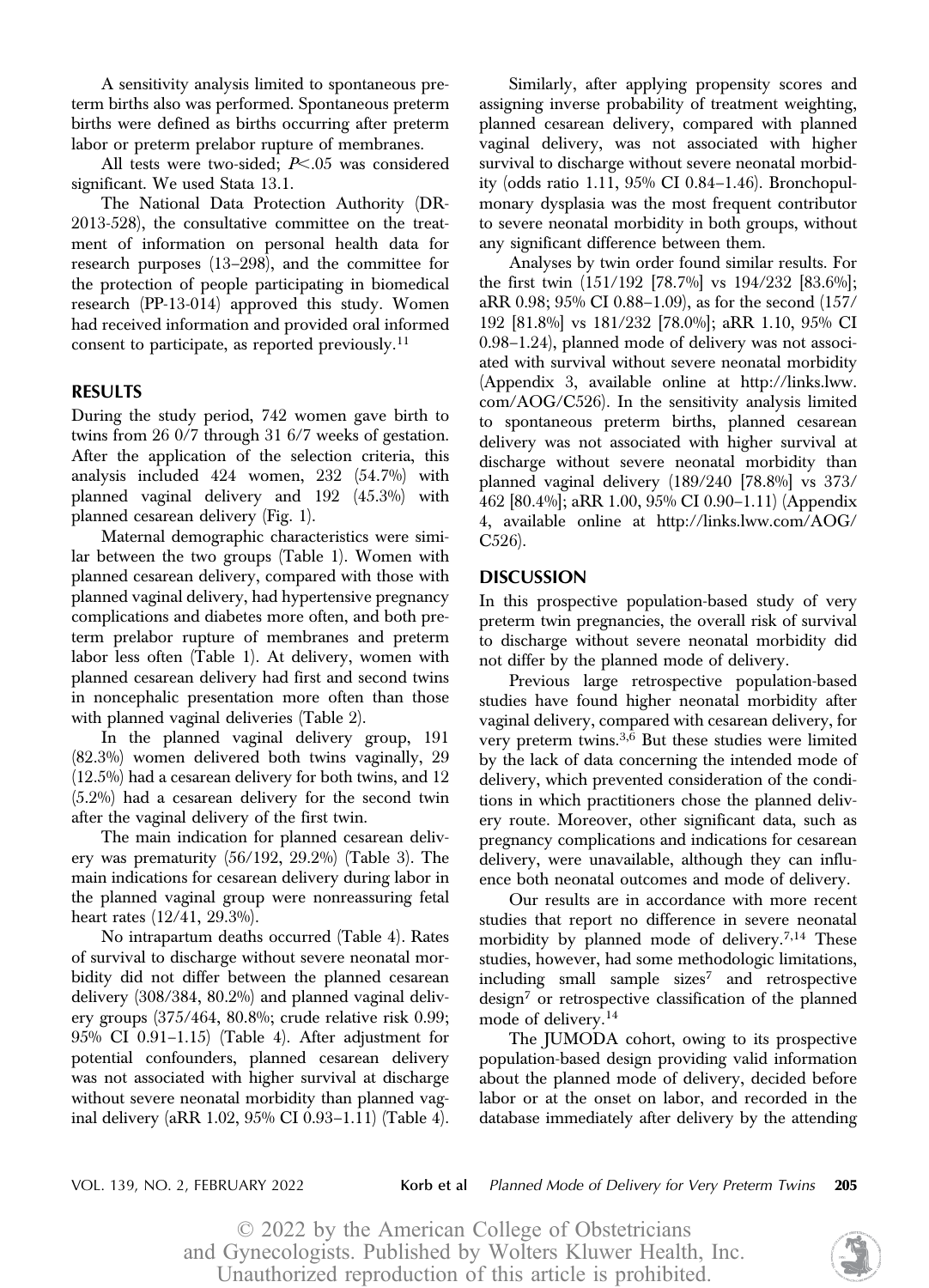| Characteristic                        | <b>Planned Cesarean</b><br>Delivery $(n=192)$ | <b>Planned Vaginal</b><br>Delivery $(n=232)$ | P            |  |
|---------------------------------------|-----------------------------------------------|----------------------------------------------|--------------|--|
|                                       |                                               |                                              |              |  |
| Age $(y)$                             |                                               |                                              | .21          |  |
| Younger than 30                       | 57 (29.7)                                     | 82 (35.3)                                    |              |  |
| $30 - 39$                             | 83 (42.2)                                     | 103(44.4)                                    |              |  |
| 40 or older                           | 52 (27.1)                                     | 47(20.3)                                     |              |  |
| Geographic region of birth            |                                               |                                              | .69          |  |
| Europe                                | 148 (88.1)                                    | 178 (86.0)                                   |              |  |
| North Africa                          | 11(6.6)                                       | 13(6.3)                                      |              |  |
| Africa other                          | 8(4.8)                                        | 12(5.8)                                      |              |  |
| Others                                | 1(0.6)                                        | 4(1.9)                                       |              |  |
| Prepregnancy BMI (kg/m <sup>2</sup> ) |                                               |                                              | .85          |  |
| Less than 18.5                        | 16(8.7)                                       | 16(7.4)                                      |              |  |
| $18.5 - 24.9$                         | 103(56.0)                                     | 130 (59.9)                                   |              |  |
| $25 - 29.9$                           | 44 (23.9)                                     | 46 (21.2)                                    |              |  |
| 30 or higher                          | 21 (11.4)                                     | 25(11.5)                                     |              |  |
| Parity                                |                                               |                                              | .27          |  |
| Nulliparous                           | 126 (65.6)                                    | 141(61.0)                                    |              |  |
| Multiparous without previous cesarean | 46 (24.0)                                     | 71 (30.7)                                    |              |  |
| Multiparous with previous cesarean    | 20(10.4)                                      | 19(8.2)                                      |              |  |
| Smoking during pregnancy              | 32 (17.0)                                     | 40 (17.7)                                    | .86          |  |
| IVF, ICSI                             | 58 (30.4)                                     | 62(26.8)                                     | .42          |  |
| Chorionicity                          |                                               |                                              | .39          |  |
| Dichorial                             | 158 (82.3)                                    | 198 (85.3)                                   |              |  |
| Monochorionic diamniotic              | 34 (17.7)                                     | 34 (14.7)                                    |              |  |
| <b>Pregnancy complications</b>        | 49 $(25.5)$                                   | 22(9.5)                                      | $\leq 0.001$ |  |
| Gestational hypertension              | 12(6.3)                                       | 5(2.2)                                       |              |  |
| Preeclampsia                          | 29(15.1)                                      | 3(1.3)                                       |              |  |
| Insulin-treated gestational diabetes  | 8(4.2)                                        | 14(6.0)                                      |              |  |
| Placenta previa                       | 8(4.2)                                        | 0(0.0)                                       |              |  |
| Preterm labor                         | 114 (59.7)                                    | 175 (75.4)                                   | $\leq 0.001$ |  |
| PPROM twin 1 or twin 2                | 43 (22.5)                                     | 74 (32.0)                                    | .03          |  |
| Antenatal corticosteroids             | 173(91.1)                                     | 200 (86.2)                                   | .12          |  |

# Table 1. Maternal and Pregnancy Characteristics by Planned Mode of Delivery in Women With Very Preterm Twin Pregnancies  $(N=424)$

BMI, body mass index; IVF, in vitro fertilization; ICSI, intracytoplasmic sperm injection; PPROM, preterm prelabor rupture of membranes. Data are n (%) unless otherwise specified.

obstetricians and the substantial number of neonates included, strengthened the level and quality of the available evidence. In addition, the indication bias inherent in this design was taken into account by an appropriate statistical method.

On the other hand, our results differ from those of a population-based retrospective cohort study conducted in the Netherlands that reported that planned cesarean delivery was associated with significantly higher perinatal mortality and morbidity than planned vaginal delivery.<sup>8</sup> Nevertheless, the result this retrospective study should be interpreted with caution. First, it included neonatal events with heterogeneous degrees of severity, which raises questions about its definition of severe neonatal morbidity. Second, the planned cesarean delivery rate was much lower than in the JUMODA cohort, possibly due to misclassification of the planned mode of delivery inherent to its retrospective design from three different databases. Both of these differences may well influence the finding about the association between planned mode of delivery and neonatal morbidity.

When deciding on a planned mode of delivery, it is necessary to assess the mortality and morbidity in the neonatal period but also midterm and long-term outcomes. The EPIPAGE 2 study showed that survival at two years of corrected age without neurosensory impairment did not differ for very preterm twins between the planned vaginal and planned cesarean delivery groups.<sup>14</sup> The absence of benefits associated with planned cesarean delivery, compared with planned vaginal delivery, in both short-term and long-term infant outcomes suggests that very preterm delivery should not be considered a per se indication for planned cesarean in twin pregnancies.

### 206 Korb et al Planned Mode of Delivery for Very Preterm Twins **OBSTETRICS & GYNECOLOGY**

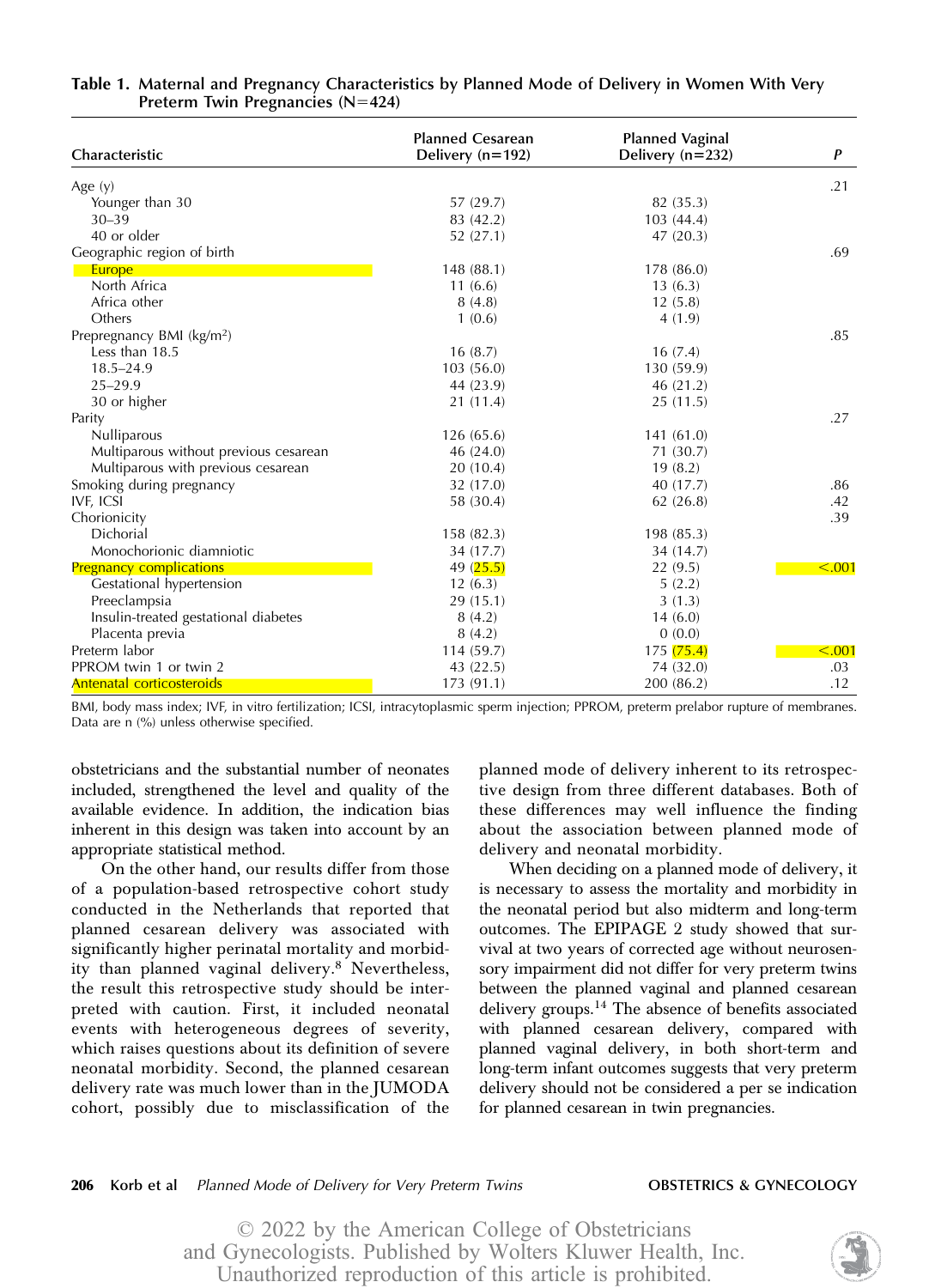| Characteristic                 | Planned Cesarean Delivery (n=192) | Planned Vaginal Delivery (n=232) | P       |  |
|--------------------------------|-----------------------------------|----------------------------------|---------|--|
| Spontaneous onset of labor     | 120(62.5)                         | 231 (99.6)                       | < .001  |  |
| Noncephalic 1st twin           | 84(44.2)                          | 32(13.8)                         | < .001  |  |
| Noncephalic 2nd twin           | 138 (71.9)                        | 132(56.9)                        | .001    |  |
| Mode of delivery               |                                   |                                  | < 0.001 |  |
| Vaginal                        | 2(1.0)                            | 191 (82.3)                       |         |  |
| Cesarean                       | 190 (99.0)                        | 29 (12.5)                        |         |  |
| Cesarean for 2nd twin          | 0(0.0)                            | 12(5.2)                          |         |  |
| Gestational age at birth (wk)  |                                   |                                  | .17     |  |
| 26 0/7-27 6/7                  | 46 (24.7)                         | 50(21.7)                         |         |  |
| 28 0/7-29 6/7                  | 56(30.1)                          | 55 (23.9)                        |         |  |
| $300/7 - 316/7$                | 84 (45.2)                         | 125(54.3)                        |         |  |
| Birth weight (g)               |                                   |                                  |         |  |
| Twin 1                         | $1,274 \pm 23$                    | $1,354 \pm 21$                   | .01     |  |
| Below 10 <sup>th</sup> centile | 31 (19.6)                         | 32(16.3)                         | .64     |  |
| Twin 2                         | $1,257 \pm 23$                    | $1,397 \pm 21$                   | < 0.001 |  |
| Below 10 <sup>th</sup> centile | 31 (19.6)                         | 32(16.3)                         | .64     |  |
| No. of twin births per year    |                                   |                                  | .30     |  |
| Fewer than 50                  | 22(11.5)                          | 23(9.9)                          |         |  |
| $50 - 100$                     | 76 (39.6)                         | 78 (33.6)                        |         |  |
| 100 or more                    | 94 (49.0)                         | 131(56.5)                        |         |  |
| University center              | 128(66.7)                         | 171 (73.7)                       | .11     |  |
| Maternity level                |                                   |                                  | .36     |  |
| 1                              | 3(1.6)                            | 8(3.5)                           |         |  |
| $\overline{c}$                 | 21 (10.9)                         | 20(8.6)                          |         |  |
| 3                              | 168(87.5)                         | 204 (87.9)                       |         |  |

Table 2. Labor, Delivery, and Neonatal Characteristics by Planned Mode of Delivery in Women With Very Preterm Twin Pregnancies  $(N=424)$ 

Data are n  $\frac{9}{6}$  or mean  $\pm$  SD unless otherwise specified.

The likelihood that a randomized trial providing comparable groups for the two planned modes of delivery and circumventing indication bias is low, given the large number of pregnancies required to demonstrate a significant difference between groups in the specific context of preterm delivery. Indeed, two previous randomized trials aimed at comparing neonatal outcomes according to the planned mode of delivery for preterm breech and preterm vertex singletons were interrupted because of the inability

### Table 3. Indications for Cesarean Delivery

| Indication                             | Planned Cesarean Delivery (n=192) | Planned Vaginal Delivery $(n=41)$ |  |  |
|----------------------------------------|-----------------------------------|-----------------------------------|--|--|
| Preterm birth                          | 56 (29)                           |                                   |  |  |
| <b>Breech presentation of 1st twin</b> | 40(21)                            |                                   |  |  |
| <b>Hypertensive pathologies</b>        | 27(14)                            |                                   |  |  |
| <b>PROM</b>                            | 25(13)                            |                                   |  |  |
| Chorioamnionitis                       | 8(4)                              |                                   |  |  |
| Other maternal cause                   | 7(4)                              |                                   |  |  |
| Antenatal bleeding                     | 7(4)                              |                                   |  |  |
| Noncephalic 2nd twin                   | 5(3)                              |                                   |  |  |
| Previous cesarean                      | 3(2)                              |                                   |  |  |
| Unfavorable cervix                     | 2(1)                              |                                   |  |  |
| Cesarean for the 2nd twin*             |                                   | 12(29)                            |  |  |
| FHR abnormalities                      |                                   | 12 (29)                           |  |  |
| Cord prolapse                          |                                   | 6(15)                             |  |  |
| Failure to progress                    |                                   | 4(10)                             |  |  |
| Other                                  | 4(2)                              | 5(12)                             |  |  |

PROM, prelabor rupture of membranes; FHR, fetal heart rate.

Data are  $n$   $\left(\frac{9}{6}\right)$ .

\* Indications of cesarean for the second twin (n=12): *cervical retraction* (5), bradycardia (2), failure of maneuvers (2), arm prolapse (1), placental abruption (1), failure to progress (1).

VOL. 139, NO. 2, FEBRUARY 2022 **Korb et al** Planned Mode of Delivery for Very Preterm Twins **207** 

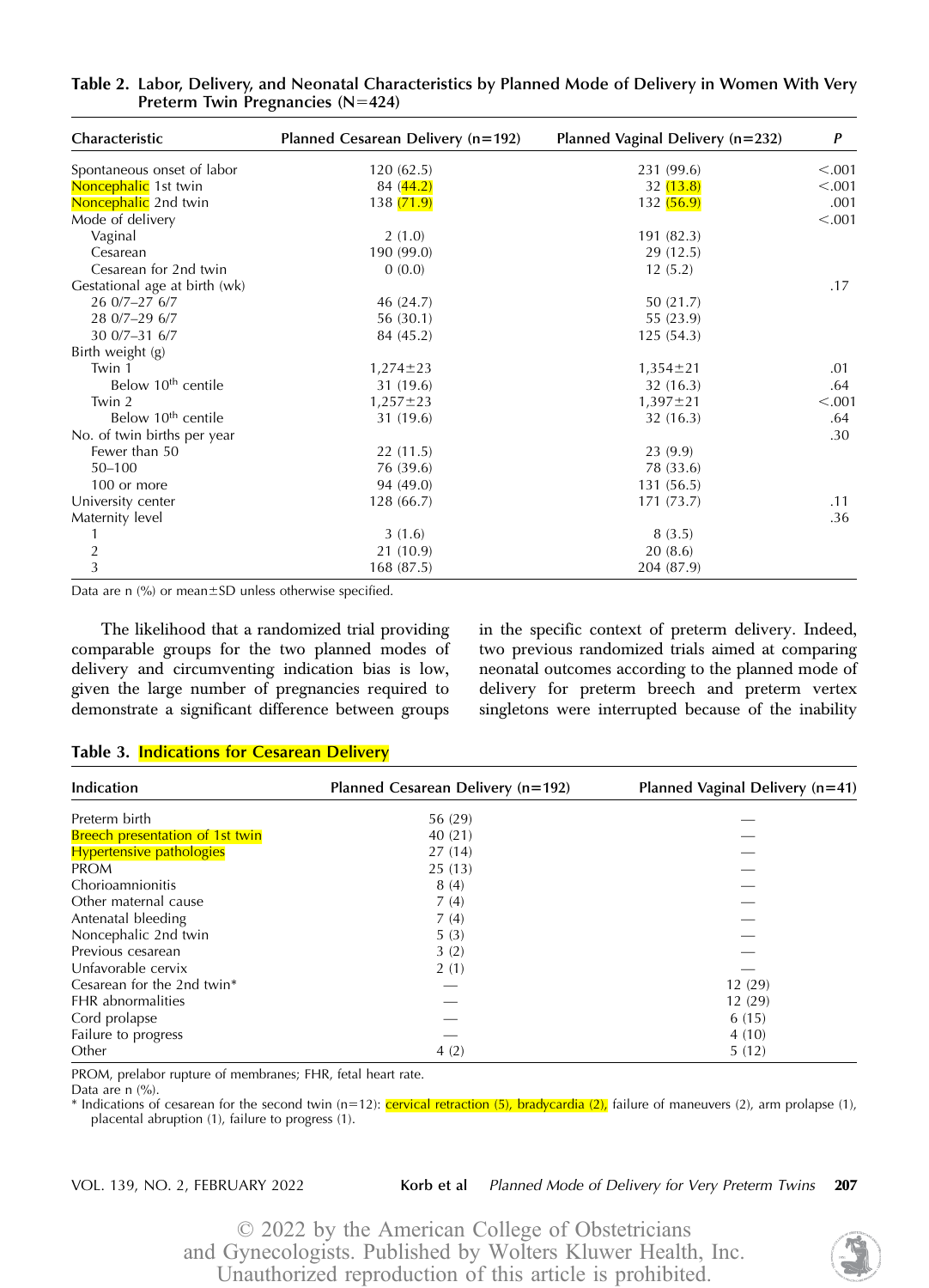| Outcome                                                                    | Planned<br>Cesarean<br>Delivery $(n=384)$ | Planned<br>Vaginal<br>Delivery $(n=464)$ | P   | Crude RR<br>$(95\% \text{ Cl})$ | Adjusted<br>RR (95% CI)* | RR (95% CI)<br>After IPTW |
|----------------------------------------------------------------------------|-------------------------------------------|------------------------------------------|-----|---------------------------------|--------------------------|---------------------------|
| <b>Primary outcome</b>                                                     |                                           |                                          |     |                                 |                          |                           |
| Survival to discharge without<br>severe neonatal<br>morbidity <sup>+</sup> | 308 (80.2)                                | 375 (80.8)                               | .82 | 0.99<br>$(0.91 - 1.08)$         | 1.02<br>$(0.93 - 1.11)$  | 1.11<br>$(0.84 - 1.46)$   |
| Secondary outcomes                                                         |                                           |                                          |     |                                 |                          |                           |
| Death                                                                      | 12(3.1)                                   | 5(1.1)                                   | .03 |                                 |                          |                           |
| Intrapartum                                                                | 0                                         | 0                                        |     |                                 |                          |                           |
| Neonatal                                                                   | 12                                        | 5                                        |     |                                 |                          |                           |
| Severe neonatal morbidity                                                  |                                           |                                          |     |                                 |                          |                           |
| Bronchopulmonary dysplasia                                                 | 55 (14.3)                                 | 74 (16.0)                                | .51 |                                 |                          |                           |
| Intraventricular hemorrhage<br>grade III-IV                                | 7(1.8)                                    | 9(1.9)                                   | .90 |                                 |                          |                           |
| Periventricular leukomalacia                                               | 7(1.8)                                    | 4(0.9)                                   | .22 |                                 |                          |                           |
| Necrotizing enterocolitis grade<br>2 or higher                             | 6(1.6)                                    | 6(1.3)                                   | .74 |                                 |                          |                           |
| Other neonatal morbidity<br>outcomes                                       |                                           |                                          |     |                                 |                          |                           |
| 5-min Apgar score less than 4                                              | 11(2.9)                                   | 9(1.9)                                   | .38 |                                 |                          |                           |
| Neonatal trauma                                                            | 3(0.8)                                    | 1(0.2)                                   | .23 |                                 |                          |                           |
| Long bone fracture                                                         | 3                                         | 1                                        |     |                                 |                          |                           |
| Brachial plexus palsy                                                      | 0                                         | $\overline{0}$                           |     |                                 |                          |                           |
| Skull fracture                                                             | 0                                         | 0                                        |     |                                 |                          |                           |
| Encephalopathy                                                             | $\boldsymbol{0}$                          | 1(0.2)                                   |     |                                 |                          |                           |
| 2 or more seizures within<br>72 h after birth                              | $\mathbf{0}$                              | 0                                        |     |                                 |                          |                           |
| Endotracheal tube after more<br>than 24 h, within 72 h<br>after birth      | 111 (28.9)                                | 111 (23.9)                               | .10 |                                 |                          |                           |
| Proven neonatal sepsis                                                     | 57 (14.8)                                 | 67(14.4)                                 | .87 |                                 |                          |                           |

### Table 4. Neonatal Outcomes According to Planned Mode of Delivery for Very Preterm Twin Pregnancies  $(n=848)$

RR, relative risk; IPTW, inverse probability of treatment weighting.

Data are n (%) unless otherwise specified.

\* Adjusted for previous cesarean, chorionicity, pathologies during pregnancy, antenatal corticosteroids, first and second twin presentation, gestational age, birth weight below the 10th centile, maternity unit level.

Results were estimated using a marginal model (generalized estimating equation) to take into account correlation between twins.

† Severe neonatal morbidity defined as any of the following: bronchopulmonary dysplasia, grade 3 or grade 4 intraventricular hemorrhage, periventricular leukomalacia, stage 2 or stage 3 necrotizing enterocolitis.

of the investigators to recruit women.15–<sup>17</sup> Consequently, the choice of the best mode of planned delivery for very preterm twins will continue to rely on the results of observational studies. Further populationbased cohort studies could help to determine the subgroups in which one of the planned modes of delivery might improve short-term and long-term maternal and infant benefits.

The strengths of the JUMODA study include its population-based cohort design and prospective enrollment of all women giving birth in more than 95% of the maternity units that performed more than 1,500 deliveries annually in France in 2014 and the inclusion all level 3 maternity units in which very preterm births are supposed to occur. Inclusions for only one year limited bias linked to differences in obstetric practices and neonatal care over the study period. Attending obstetricians prospectively collected the data about planned mode of delivery and management of delivery so that thorough and accurate information was available for the variable of interest.

We took the bias inherent in this type of observational study into account, first by a rigorous selection of the population, with exclusion of pregnancy complications such as fetal growth restriction, which might have influenced both the choice of the planned mode of delivery and the primary outcome in one of the two groups (in particular, the planned cesarean delivery group) and by the sensitivity analysis considering only the spontaneous preterm births.

### 208 Korb et al Planned Mode of Delivery for Very Preterm Twins **OBSTETRICS & GYNECOLOGY**